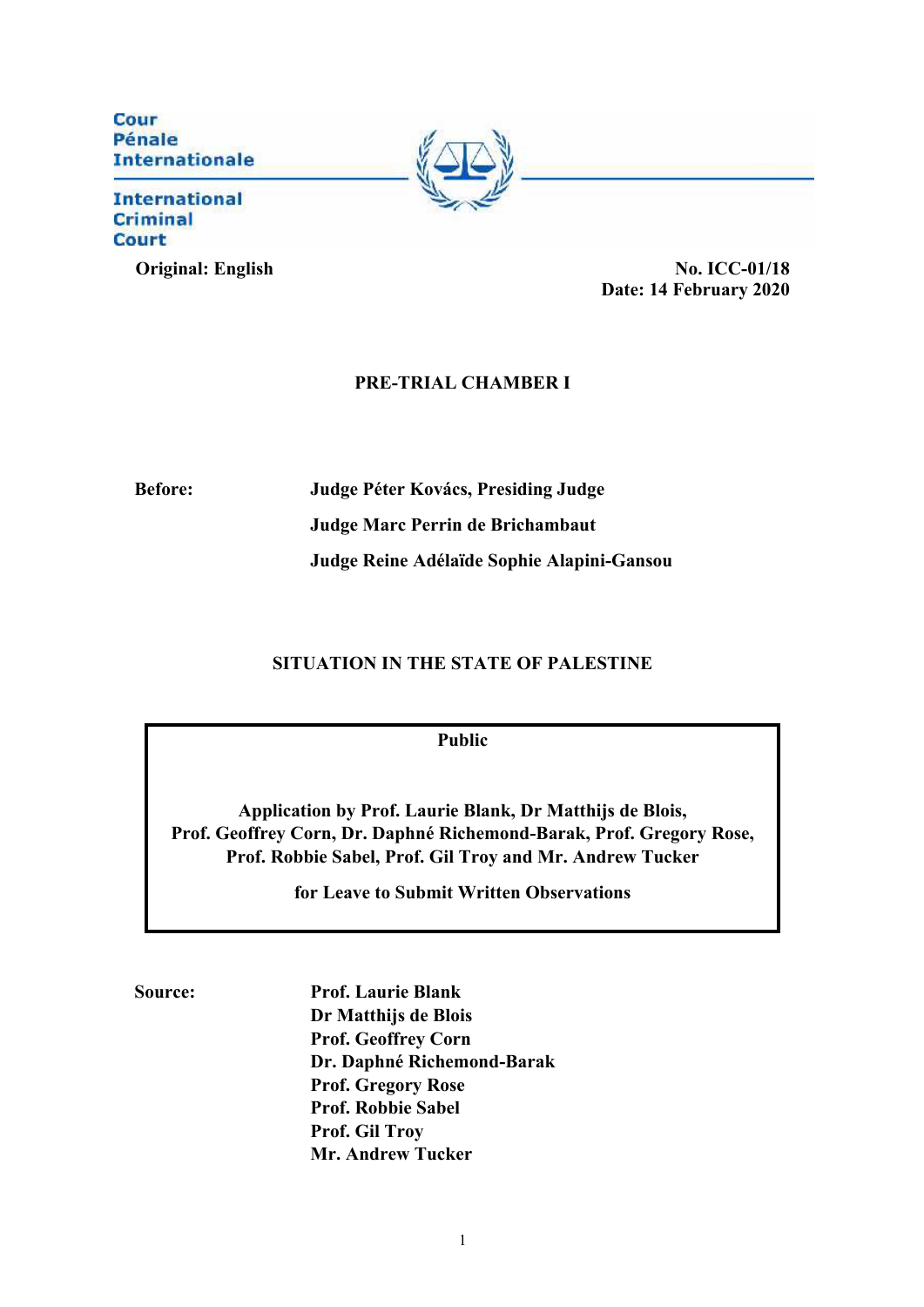**Document to be notified in accordance with regulation 31 of the Regulations of the Court to:**

| The Office of the Prosecutor<br>Fatou Bensouda<br>James Stewart | <b>Counsel for the Defence</b>                                          |
|-----------------------------------------------------------------|-------------------------------------------------------------------------|
| <b>Legal Representatives of the Victims</b>                     | <b>Legal Representatives of the Applicants</b>                          |
| <b>Unrepresented Victims</b>                                    | <b>Unrepresented Applicants for</b><br><b>Participation/Reparations</b> |
| The Office of Public Counsel for Victims<br>Paolina Massidda    | The Office of Public Counsel for the<br><b>Defence</b>                  |
| <b>States Representatives</b>                                   |                                                                         |

# **REGISTRY**

| Registrar<br>Peter Lewis                                       | <b>Counsel Support Section</b> |
|----------------------------------------------------------------|--------------------------------|
| <b>Victims and Witnesses Unit</b>                              | <b>Detention Section</b>       |
| <b>Victims Participation and Reparations</b><br><b>Section</b> | <b>Other</b>                   |
| Philipp Ambach                                                 |                                |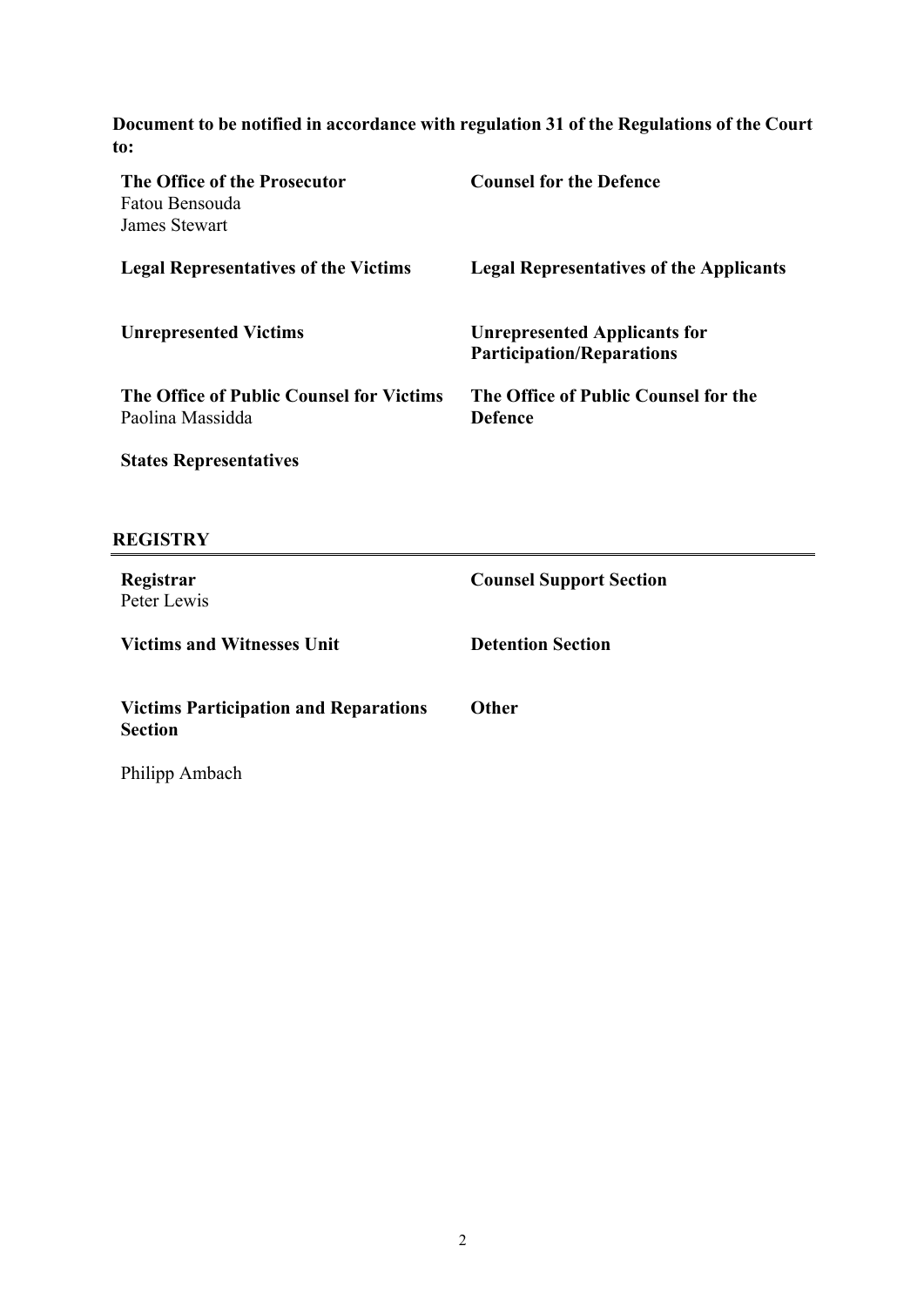## **I. INTRODUCTION**

- 1. The Applicants request leave to submit *amici curiae* observations, pursuant to the Order of the Pre-Trial Chamber I dated 28 January 2020.
- 2. Pursuant to rule 103 of the Rules of Procedure and Evidence, the Applicants request leave to submit observations on the question of jurisdiction set forth in paragraph 220 of the Prosecutor's Request dated 22 January 2020.

# **II. THE APPLICANTS AND THEIR EXPERTISE**

- 3. **Prof. Laurie Blank** is Clinical Professor of Law, Director of the Center for International and Comparative Law and the Director of the International Humanitarian Law Clinic at Emory University School of Law, where she teaches the law of armed conflict and works directly with students to provide assistance to international tribunals, non-governmental organisations and militaries around the world on cutting edge issues in humanitarian law and human rights. Blank is the co-author of *International Law and Armed Conflict: Fundamental Principles and Contemporary Challenges in the Law of War*, a casebook on the law of war (with G. Noone, Aspen Publishing 2<sup>nd</sup> edition 2019; Concise Edition 2016).
- 4. **Dr. Matthijs de Blois** has an LL.M. from Utrecht University and a Ph.D. from the University of Leiden where he was Assistant Professor. He is co-author of the book *Israel on Trial* (2018) and author of many articles on international and European Union (EU) law, including journal articles and book chapters on the legal status of the Mandate for Palestine. He is Senior Fellow at The Hague Initiative for International Cooperation.
- 5. **Prof. Geoffrey Corn** is the Vinson and Elkins Professor of Law and Director, Center for International Legal Practice and National Security at South Texas College of Law at Houston and Distinguished Fellow, JINSA Gemunder Center for Defense and Strategy. Corn's teaching and scholarship focus on the law of armed conflict, national security law, criminal law, and criminal procedure. Prior to joining the South Texas faculty in 2005, Corn's 21 years as an officer in the United States (US) Army included service as the Army's senior law of war expert advisor; tactical intelligence officer in Panama; supervisory defence counsel for the Western US; chief of international law for US Army Europe; professor of international and national security law at the US Army Judge Advocate General's School; and chief prosecutor for the 101st Airborne Division.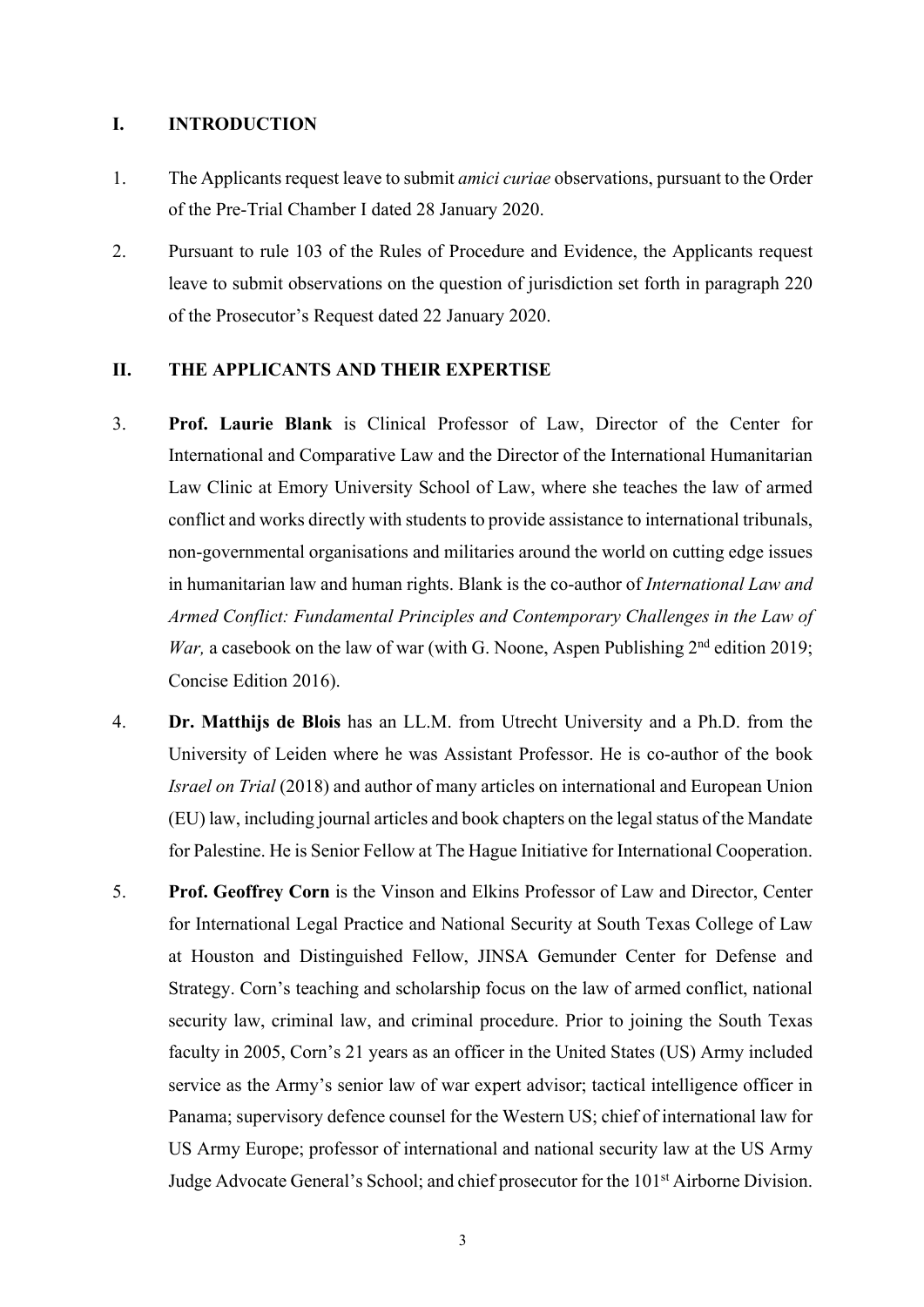Corn has testified as an expert witness at the Military Commission in Guantanamo, the International Criminal Tribunal for the Former Yugoslavia, and in federal court. He is co-author of *The Law of Armed Conflict: An Operational Perspective*; *The Laws of War and the War on Terror*; *National Security Law and Policy: Principles and Policy*; *U.S. Military Operations: Law, Policy, and Practice*; *National Security Law and the Constitution*; and *Law in War: A Concise Overview* (with K. Watkin and J. Williamson).

- 6. **Dr. Daphné Richemond-Barak** is Assistant Professor at Interdisciplinary Center Herzliya (IDC Herzliya). She holds a Maitrise from Université Panthéon-Assas (Paris II), a Diploma in Legal Studies from Oxford University (Hertford College), an LL.M. from Yale Law School, and a Ph.D. from Tel Aviv University. Her monograph, *Underground Warfare*, was published in 2018 by Oxford University Press, and she is the author of the seventh edition of Shabtai Rosenne's *The World Court: What it Is and How it Works*, forthcoming with Brill. She has acted as a legal adviser to States including the government of Colombia in its territorial dispute against Nicaragua before the International Court of Justice.
- 7. **Prof. Gregory Rose** is the author of four books including *Detention of Non-State Actors: The Future Law* (2014, Routledge) on detention in transnational military operations, and *Following the Proceeds of Environmental Crime: Forests, Fish and Filthy Lucre* (2016, Martinus Nijhoff) and many international law journal articles. He has taught international law for 30 years at the University of London and the University of Wollongong Australia. He was responsible for international criminal law matters in the Legal Office of the Australian Department of Foreign Affairs and Trade, 1994-97.
- 8. **Prof. Robbie Sabel** Ph.D. is Professor of International Law, Faculty of Law Hebrew University Jerusalem; Member of the Permanent Court of Arbitration; Former Legal Adviser in Israel Ministry of Foreign Affairs; Agent for Israel, Taba arbitration with Egypt; Member of delegation, peace talks with Egypt, Jordan and Palestinians. He is a Visiting Professor at Georgetown and George Washington Universities, New York Law School, Queen Mary's College London, Tel Aviv University, and IDC Herzliya. His publications include *Procedure in International Conferences* (Cambridge University Press, 3<sup>rd</sup> edition 2018), which was awarded the American Society of International Law annual award for merit.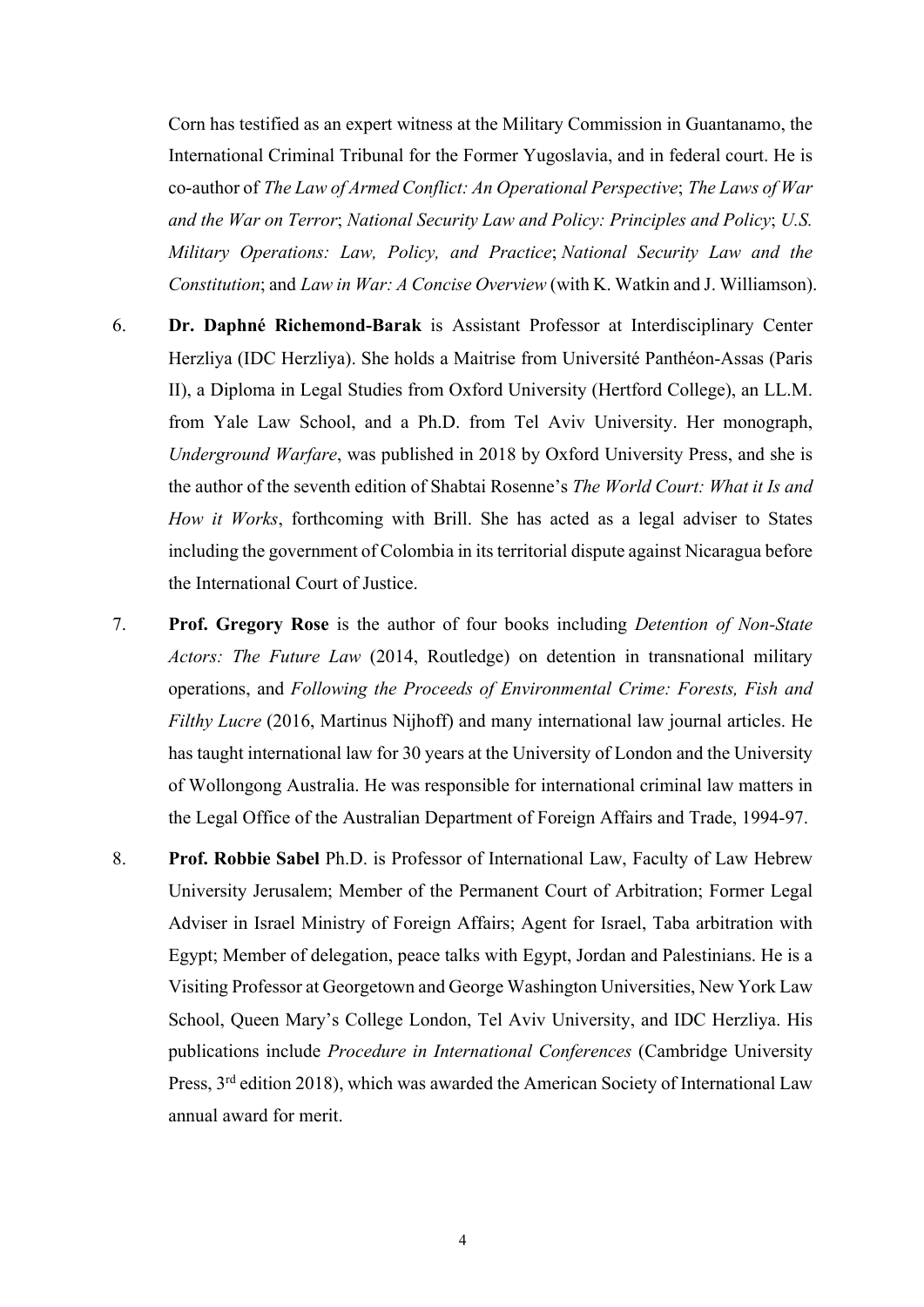- 9. **Prof. Gil Troy** is Distinguished Scholar of North American History at McGill University, his academic home since 1990. He was 2015 visiting scholar at the Brookings Institution and taught history and literature at Harvard University from 1988 to 1990, where he earned his A.B., A.M. and Ph.D. in History. Troy is the author of eleven books, and the editor of two books, including an award-winning analysis of the opposition to the 1975 United Nations Resolution 3379, spearheaded by the US Ambassador Daniel Patrick Moynihan called *Moynihan's Moment: America's Fight against Zionism as Racism* (2012), which also details Moynihan's fight against the misapplication of the Fourth Geneva Convention to the Israeli-Palestinian conflict.
- 10. **Mr. Andrew Tucker** is Director of The Hague Initiative for International Cooperation, a non-profit think-tank based in The Hague that comprises a global network of practitioners and academics in the field of international law who seek to promote the fair and just application of international law in international relations, in particular to the Israel-Palestine conflict. He has been a Senior Fellow at the University of Melbourne and a senior research fellow at the TMC Asser Institute. He is the co-author of the book *Israel on Trial* (2018) and has published many journal articles on international and EU law.

#### **III. SUMMARY OF OBSERVATIONS**

- 11. If leave to submit written observations as *amicus curiae* is granted, the Applicants will submit that the International Criminal Court (ICC) has no jurisdiction over the Situation in Palestine because the preconditions to the exercise of jurisdiction under Article 12 of the Rome Statute have not been fulfilled. The Applicants will posit three fundamental arguments with supporting reasons demonstrating a lack of jurisdiction.
- 12. First, it will be argued that questions whether Palestine is a State, and the territorial scope of that State, are beyond the competence of the Court to determine. Second, the Court should not exercise its jurisdiction where to do so would detrimentally affect the sovereign rights of a State that is not a party to the Rome Statute and has not consented to proceedings affecting its rights. Third, it will be argued that these questions of sovereignty and territorial delimitation are matters that are unable to be judicially determined based on existing authorities in international law.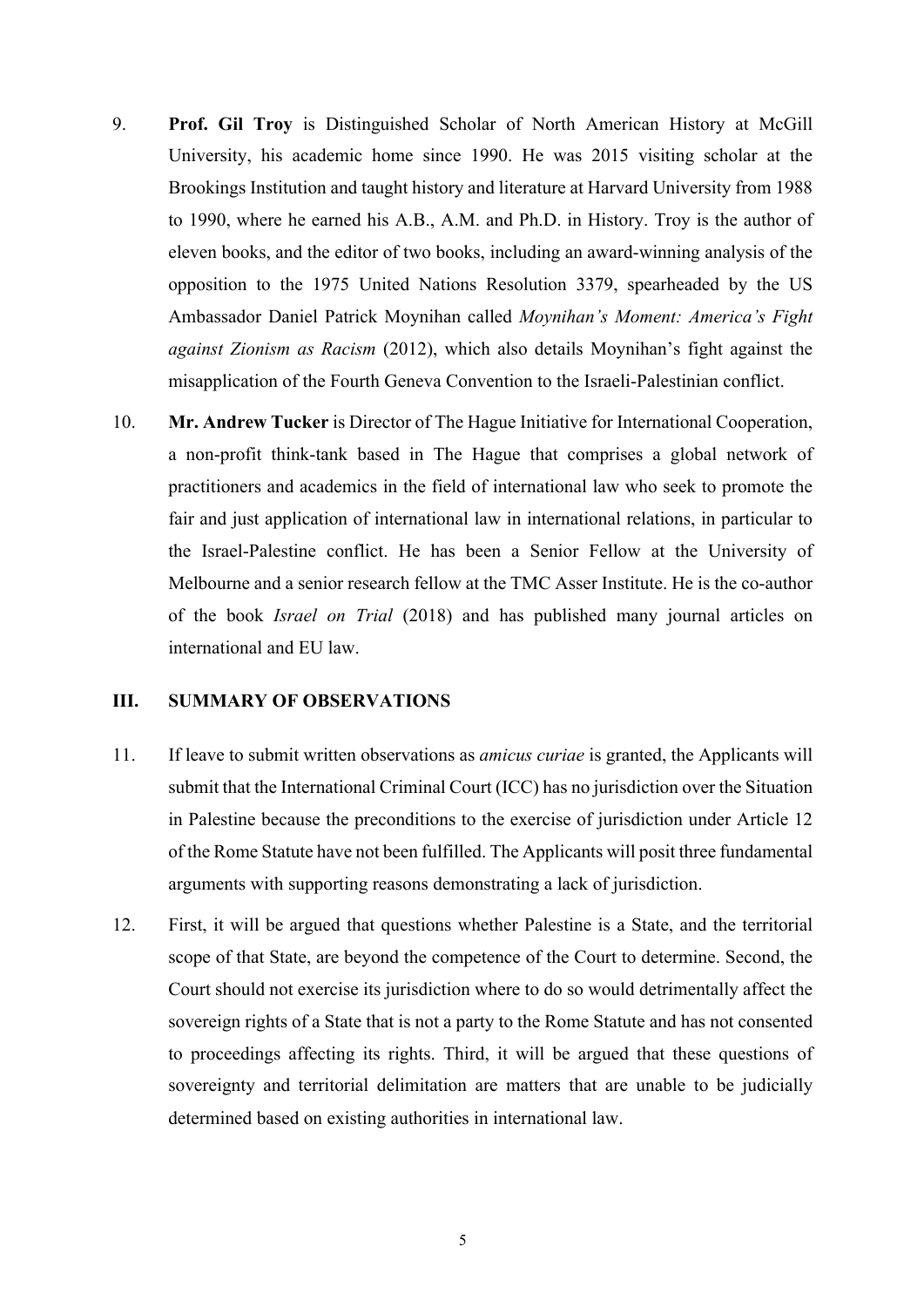#### **A. Issues beyond competence of the ICC under the Rome Statute**

- 13. The onus is on the ICC to ensure that it is satisfied, on the basis of the Statute, that it has been given authority to act in relation to any matter brought before it.<sup>1</sup> In the unique circumstances of this case, the Court cannot make a determination with certainty that Palestine is a State or as to the scope of its territory. Alternatively, it would be outside its competence to do so.
- 14. According to Article 119(1) of the Statute, "[a]ny dispute concerning the judicial functions of the Court shall be settled by the decision of the Court". This Pre-Trial Chamber, when addressing the request by the Prosecutor under Article 19(3) seeking a ruling on the question whether the Court may exercise jurisdiction pursuant to Article 12(2)(a) of the Statute over the alleged deportation of members of Rohingya people from Myanmar to Bangladesh, held that it has *la competence de la competence* and that the Chamber is empowered to rule on the question of ICC jurisdiction. <sup>2</sup> However, the legal circumstances pertaining to jurisdiction in that case were totally unrelated to the circumstances pertaining to the situation here. Neither the sovereignty of Bangladesh nor its territorial boundary with Myanmar are disputed and those countries have amicably settled even their maritime boundary.
- 15. The principles and rules of international law as specified in Article 21(1)(b) are to be applied to serve the function of the Court, which is to conduct criminal prosecutions.<sup>3</sup> It would be an overreach to extend the functions of the Court to make a determination on issues of sovereignty or territory that are in dispute, and/or the subject of agreements between Israel and the Palestine Liberation Organization (PLO).
- 16. Although these disputes might form contextual circumstances for allegations of criminal conduct and relate intimately or tangentially to the alleged conduct, the determination of matters that are the subject of dispute was not intended by the drafters of the Statute to be the function of this Court.

<sup>&</sup>lt;sup>1</sup> Under Article 19(1) of the Rome Statute, "[t]he Court shall satisfy itself that it has jurisdiction in any case brought before it".

<sup>&</sup>lt;sup>2</sup> Decision on the "Prosecution's Request for a Ruling on Jurisdiction under Article 19(3) of the Statute", 6 September 2018, ICC-RoC46(3)-01/18.

 $3$  Article 21(1)(b) of the Rome Statute provides that, after the Statute, Elements of Crimes and its Rules of Procedure and Evidence, the ICC shall apply "In the second place, where appropriate, applicable treaties and the principles and rules of international law, including the established principles of the international law of armed conflict".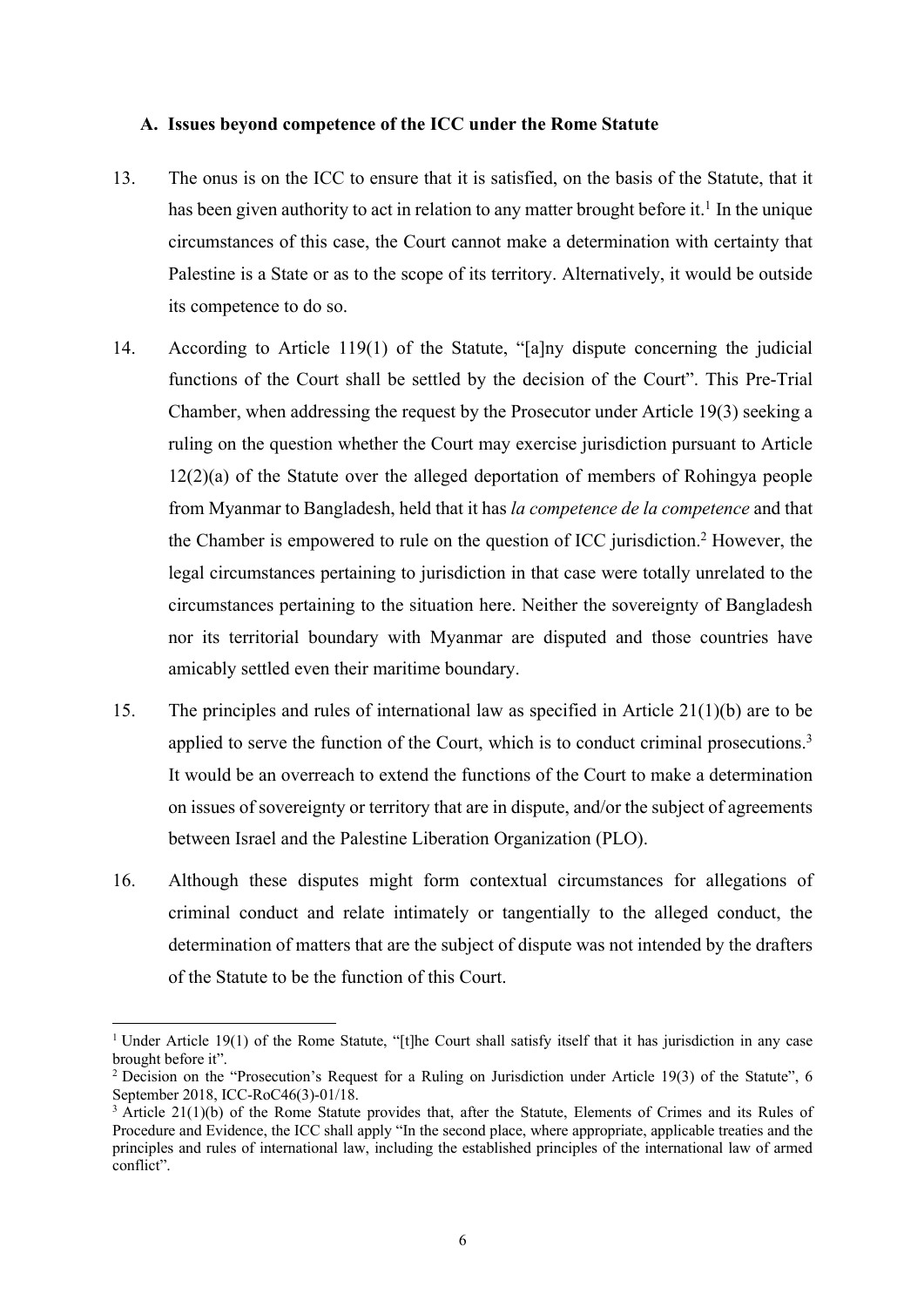17. The Prosecutor fails to assess the question of jurisdiction under Article 12 in the light of established methods under international law for ascertaining, interpreting and applying international law. In particular, excessive reliance is placed on political recommendations by United Nations (UN) institutions as probative evidence of legal and historical facts to be accorded judicial notice.<sup>4</sup> Further, the Prosecutor assumes that these resolutions have acquired the status of customary international law without going through well-accepted legal methodology to demonstrate that this is so.<sup>5</sup>

## **- Determining that Palestine is a "State" inconsistently with Article 12**

- 18. In support of these arguments, the Applicants will make observations on the Prosecutor's "primary position" that "Palestine is a State within the meaning of Article 12(2)(a) of the Statute because it is an ICC State Party". <sup>6</sup> The legal methodology in the Prosecutor's Request used to frame the issues fails to contextualise the questions of statehood and territory that are at the heart of the determination sought. Both the State of Israel and the Palestinians have competing claims concerning sovereignty and territory. Further, as discussed in section C below, those competing claims are the subject of agreements and (as the Prosecutor admits) they stipulate that the Palestinian Authority does not exercise control over the whole of the claimed territory.
- 19. The Applicants will explain why UN General Assembly Res 67/19 (2012)7 and the deposition of instruments of accession, do not justify treating Palestine as a "State" within the meaning of Article 12 of the Statute. Rather, the concept of "State" there requires an assessment of whether the relevant entity is in fact a State under generally accepted principles of international law. We will examine the resolution itself, considering competing declaratory and constitutive approaches to its interpretation, and contextualising it within the framework of other key UN Security Council decisions, we will make observations on the role of declaratory recognition of statehood in the establishment of international personality.

<sup>4</sup> "Prosecution request pursuant to article 19(3) for a ruling on the Court's territorial jurisdiction in Palestine", 22 January 2020, ICC-01/18 (Prosecutor's Request).

<sup>5</sup> See, for UN General Assembly resolutions, e.g.: *Legality of the Threat or Use of Nuclear Weapons*, Advisory Opinion, I.C.J. Reports 1996, p. 226*,* para. 70.

 $6$  Prosecutor's Request, paras. 41, 101, 103 to 106.

<sup>7</sup> UNGA Res. 67/19, 4 December 2012, UN Doc. A/RES/67/19.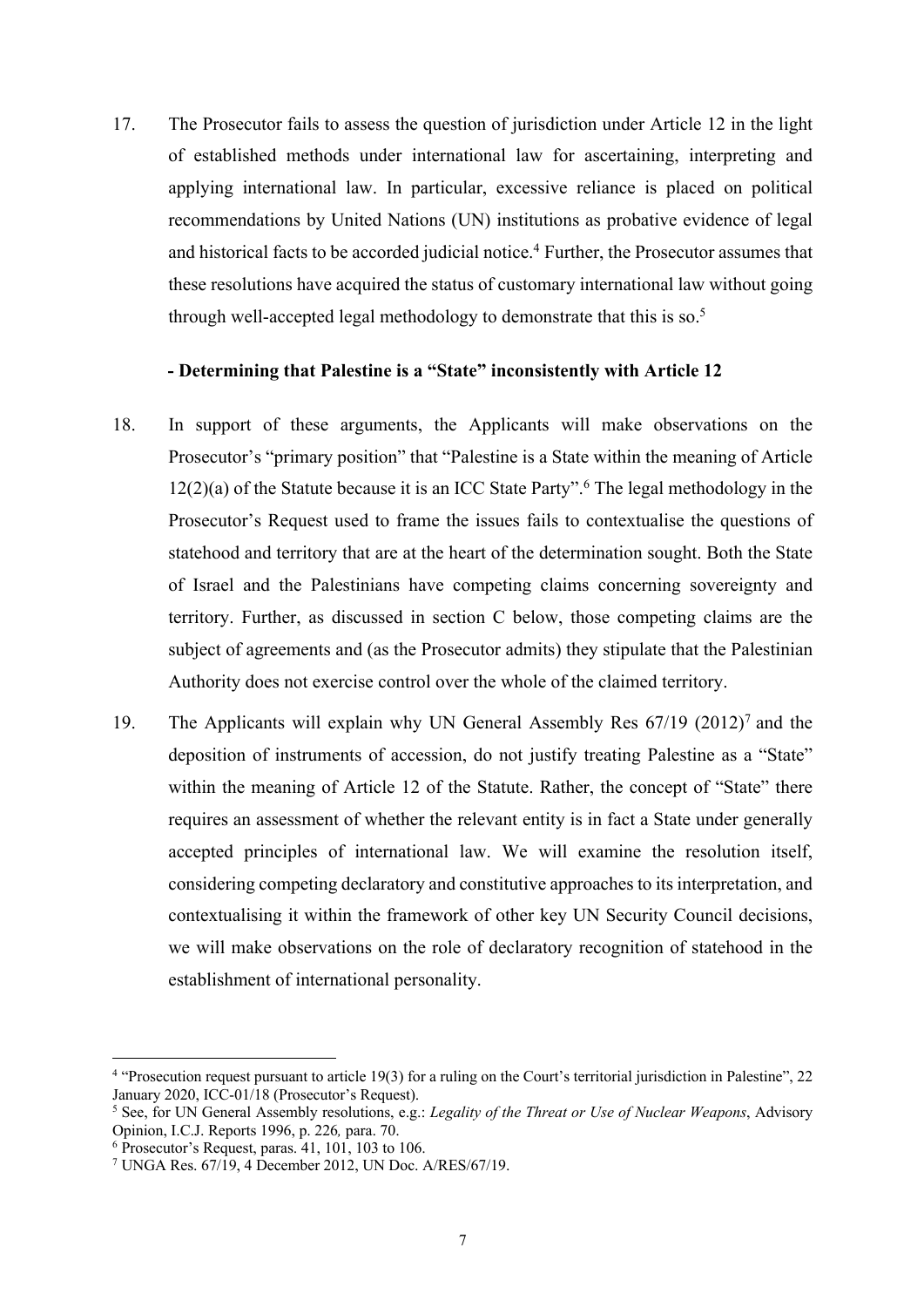- 20. Although the competence of the Court does not extend to determining how the Palestinian right to self-determination is to be implemented, the ICC must rule as a preliminary matter on the substantive legal question of the existence of Palestinian statehood in order to seize jurisdiction in this case. The circumstances of this case are distinguishable from those applicable, for example, in the situation in Georgia, where this Pre-Trial Chamber has approved a *proprio muto* investigation by the Prosecutor,8 as Georgia was clearly a State prior to becoming a party to the Rome Statute in 2003 and the crimes alleged to occur afterwards.
- 21. No special functional arrangement is generated under the Rome Statute for non-State entities that would afford the Palestinian Authority a status equivalent of a State party. The Statute simply uses the "all States" formula<sup>9</sup> and envisages no special provision for non-State entities. In contrast, Taiwan (Republic of China/Region of Taipei) is a non-State party to the *Western and Central Pacific Fisheries Convention* as "fishing entity".<sup>10</sup> Special arrangements were adopted because Taiwan is not recognised as a State by several other key parties to that Convention. Similar amendments were adopted to the *International Convention for the Conservation of Atlantic Tuna* to recognise functional fishing entity status for a non-State party.<sup>11</sup> It follows in the light of State practice that the Rome Statute should not be interpreted automatically to create functional status for non-State entities without explicit provision for them.
- 22. As the legal facts set out in Article 12 that are preconditions to the exercise of jurisdiction under Article 13(a) or (c) cannot be said to have been satisfied, the Court has no jurisdiction. It follows from Article 13 that the only basis for the Court's jurisdiction in this case would be a referral by the UN Security Council acting under Chapter VII of the *Charter of the United Nations* pursuant to Article 13(b) of the Statute. The alternative route, i.e. a decision that the Court has jurisdiction in this case, would usurp the prerogative of the Security Council granted by the Statute to decide whether an incident that cannot demonstrably be said to fall within the scope of State Party's territorial, vessel or natural persons jurisdiction should be brought before the Court.

<sup>&</sup>lt;sup>8</sup> "Decision on the Prosecutor's request for authorization of an investigation", 27 January 2016, ICC-01/15.<br><sup>9</sup> Article 125, Rome Statute.<br><sup>10</sup> Convention on the Conservation and Management of Highly Migratory Fish Stoc *Pacific Ocean*, 2275 *UNTS* 43, 5 September 2000.

<sup>11</sup> *International Convention for the Conservation of Atlantic Tunas*, 673 *UNTS* 63, 14 May 1966.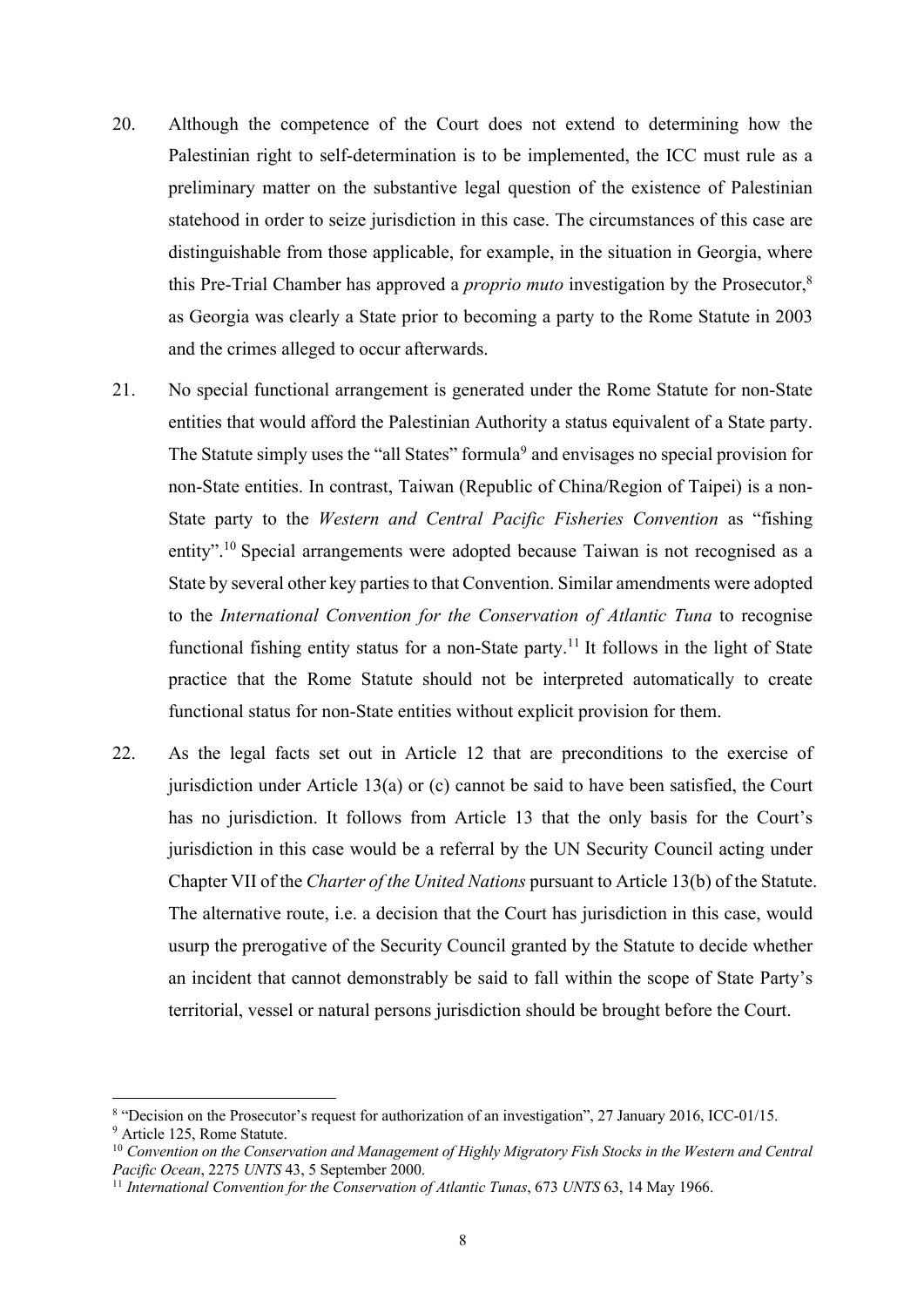### **B. Affecting sovereign rights of a third party**

- 23. Observations will be made to support the view that, even if the Court has competence to determine questions of sovereignty and territorial boundaries, and even if it would determine that Palestine is a State, it may not exercise its jurisdiction if, in doing so, a third State's "rights and obligations would (…) constitute the very subject-matter of such a judgment".<sup>12</sup> Arguments will be made that this principle is applicable in the case of decisions on the territorial jurisdiction of the ICC.
- 24. A well-established principle of customary international law is that an international tribunal lacks jurisdiction to determine matters in which the interests of third parties form "the very subject matter of the decision"<sup>13</sup> or "the lawfulness of activities by third States was in question".<sup>14</sup> Both alternative requirements are present in this case.
- 25. We will argue that, in accordance with the jurisprudence of the International Court of Justice (ICJ), nothing should be done to prejudge the future frontier between Israel and Palestine, without their mutual consent. A ruling that "the 'territory' over which the Court may exercise its jurisdiction under Article 12(2)(a) comprises the West Bank, including East Jerusalem, and Gaza", as requested by the Prosecutor, <sup>15</sup> would inevitably have the effect of prejudging that issue.
- 26. In their observations, the Applicants will address arguments demurring, *inter alia*, that an ICC investigation or prosecution would be directed against individual persons rather than directly against a State.<sup>16</sup> That distinction is not persuasive; the direct impact on a State is amply evident. Even in the exercise of its advisory jurisdiction, which is similarly not directly binding on States, the ICJ declines to adjudicate boundaries. In its *Wall Advisory Opinion*, the Court warned against "prejudg[ing] the future frontier between Israel and Palestine."17 In the Situation in Palestine, it cannot be avoided that

<sup>12</sup> *Case of the Monetary Gold Removed from Rome in 1943 (Preliminary Question)*, Judgment, I.C.J. Reports 1954, p. 19; *East Timor (Portugal v. Australia)*, Judgment, I.C.J. Reports 1995, p. 90 (*East Timor Case*).

<sup>13</sup> *Ibid*.

<sup>&</sup>lt;sup>14</sup> *South China Sea Arbitration (Philippines v. China)*, Award, P.C.A. Case No. 2013-19, para. 181.<br><sup>15</sup> Prosecutor's Request, para. 5.

 $16$  Prosecutor's Request, footnotes 58 to 60.

<sup>17</sup> *Legal Consequences of the Construction of a Wall in the Occupied Palestinian Territory*, Advisory Opinion, I.C.J. Reports 2004, p. 136, para. 121.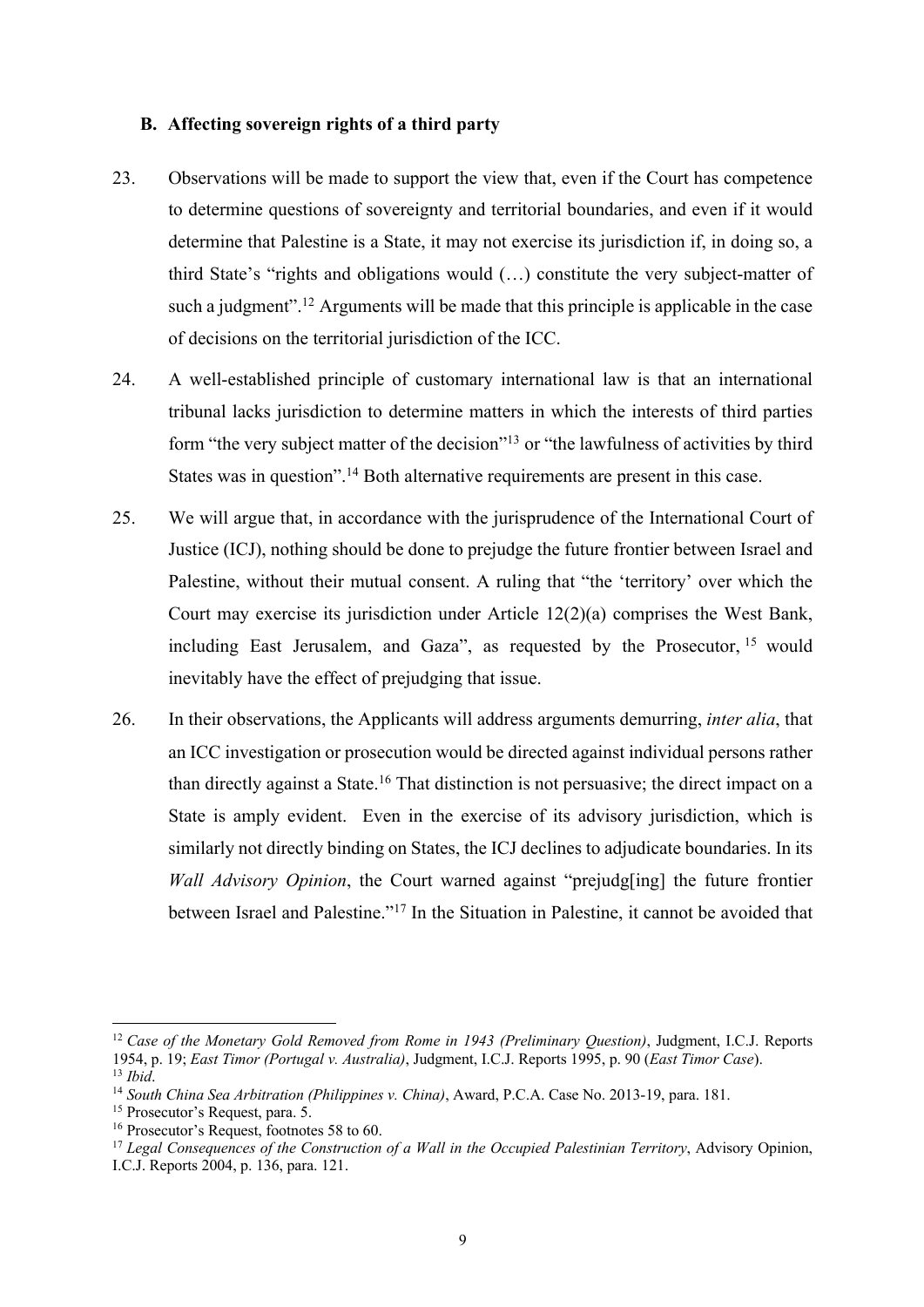the territorial claims of the State of Israel would be the very subject matter of an ICC decision, which would be adjudicated without its consent.

## **- Adjudicating disputed territorial boundaries without State consent**

- 27. Although the national interests test as the "very subject matter of the decision" was given a narrow reading by the International Court of Justice in the *Phosphates Case*, 18 that Court has applied the test broadly when drawing boundaries between States, repeatedly declining to draw boundaries between two maritime countries to a point that would prejudice the interests of a third party.<sup>19</sup> Similarly, when a dispute brought by Portugal concerned Australian agreement on joint gas exploration with Indonesia in maritime waters of Portuguese East Timor, Indonesia's absence resulted in the proceedings being considered inadmissible by the ICJ.  $20$  In these cases, the areas disputed were merely subject to maritime sovereign rights rather than territorial sovereignty.
- 28. Concerning the situation in Palestine, Israel is the missing party whose essential interests are the very subject matter of the decision and the lawfulness of whose activities the Prosecutor proposes that the Court should determine. For Israel, historic claims over its territorial heartland form the basis of the dispute and would therefore be the "very subject matter" of the Court's determination.
- 29. In the Prosecutor's 2019 Report on Preliminary Examinations, a discussion of treatment of disputed sovereign territorial rights can be found, where the Philippines' request for prosecutorial action against China for crimes against humanity committed against Philippine fishing vessels brought forward the observation that "the Office's analysis has been conducted *ad arguendo* without taking a position on the different disputed claims with respect to these areas" of maritime jurisdiction in the South China Sea. 21 In contrast, concerning the situation in Palestine, the Prosecutor notes in her request to the Pre-Trial Chamber for a determination on jurisdiction pursuant to Article 19(3)

<sup>18</sup> *Certain Phosphate Lands in Nauru (Nauru v. Australia)*, Preliminary Objections, Judgment, I.C.J. Reports 1992, p. 240.

<sup>19</sup> *Maritime Delimitation in the Black Sea (Romania v. Ukraine)*, Judgment, I.C.J. Reports 2009, p. 61 ; *Land, Island and Maritime Frontier Dispute (El Salvador/Honduras)*, Application to Intervene, Judgment, I.C.J. Reports 1990, p. 92 .

<sup>20</sup> *East Timor Case*. Indonesia had occupied East Timor's entire territory nearly a quarter-century earlier but was not Party to the Optional Protocol on jurisdiction of the International Court of Justice.

<sup>&</sup>lt;sup>21</sup> Office of the Prosecutor, "Report on Preliminary Examination Activities 2019", 5 December 2019, paras. 46 to 48.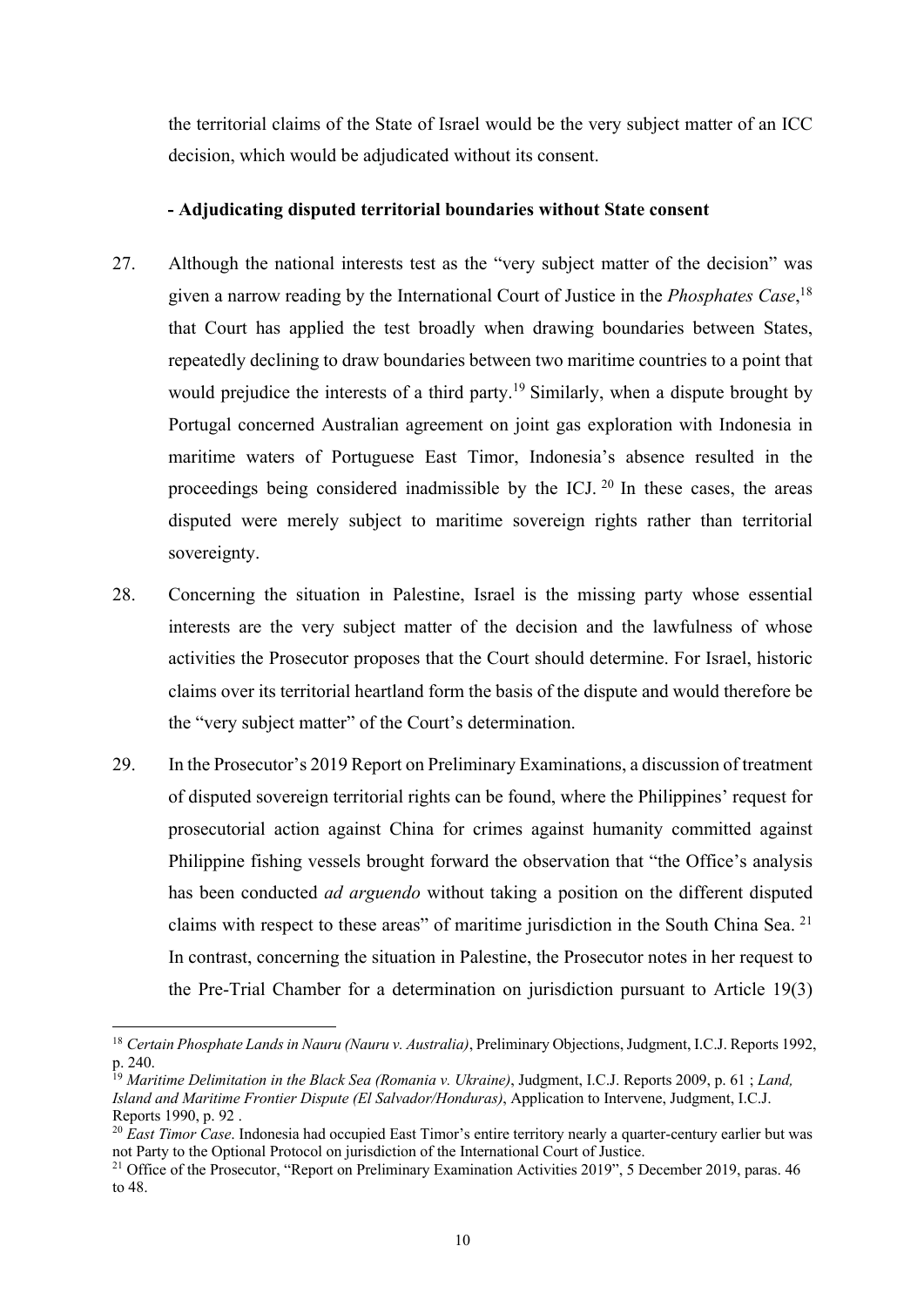merely that 'Israel submits that it has valid competing claims over the West Bank' (para 181). With prejudice to the competing sovereign claims of Israel, thereafter, the submission completely disregards them. In effect, the assertions endorsed by the Prosecutor of Palestinian statehood and of Palestinian sovereignty over all of East Jerusalem and the West Bank are presumed to dismiss all Israeli sovereign claims over those territories, including its capital. This discriminatory treatment is inequitable.

- 30. To demonstrate that it would be necessary for the ICC to adjudicate territorial boundaries in order to assert jurisdiction based upon Palestinian territorial sovereignty, the Applicants will assess the legal status and implications of the Oslo Accords and challenge the Prosecutor's assertion that they are no obstacle to the exercise of the Court's territorial jurisdiction.<sup>22</sup> A survey of the impact of key UN resolutions on questions of competing Israeli and Palestinian territorial claims will similarly demonstrate that there is no international consensus that such Israeli claims are invalid; on the contrary, they demonstrate acceptance that Israel does have such claims.<sup>23</sup>
- 31. For the purposes of further demonstration by example, we will provide evidence and supporting legal reasoning concerning East Jerusalem's status as not being sovereign Palestinian territory. Israel has valid claims to territorial sovereignty at least in parts of East Jerusalem and even the Palestinian Authority itself asserts in documentation in its case against the US before the ICJ that Jerusalem is a *corpus separatum* rather than Palestinian sovereign territory.<sup>24</sup> In addition, it will be argued that the Court has no jurisdiction because "Palestine" does not have criminal jurisdiction either over Israeli nationals or over Jerusalem, which it could delegate to the Court.25

#### **C. Matters too uncertain at international law to be definitively determined**

32. As the Prosecutor correctly observes, "the question of Palestine's Statehood under international law does not appear to have been definitively resolved".<sup>26</sup> We will argue that the Prosecutor's consequent reasons as to why the question of "Palestine's

<sup>22</sup> Prosecutor's request, paras. 183 to 189.

<sup>23</sup> E.g. UNSC Res. 242, 18 September 1968, UN Doc. S/RES/258, cf. Eugene Kontorovich, 'Resolution 242 Revisited: New Evidence on the Required Scope of Israeli Withdrawal' (2015) 16(1) *Chicago Journal of International Law* 127-150.

<sup>24</sup> *Relocation of the United States Embassy to Jerusalem (Palestine v. United States of America)*, Application Instituting Proceedings, 28 September 2018 (Palestine ICJ Application). 25 Article 17, *Israeli-Palestinian Interim Agreement on the West Bank and the Gaza Strip*, 28 September 1995

<sup>(</sup>Oslo II Accord).

 $^{26}$  Palestine ICJ Application, paras. 5 and 9.